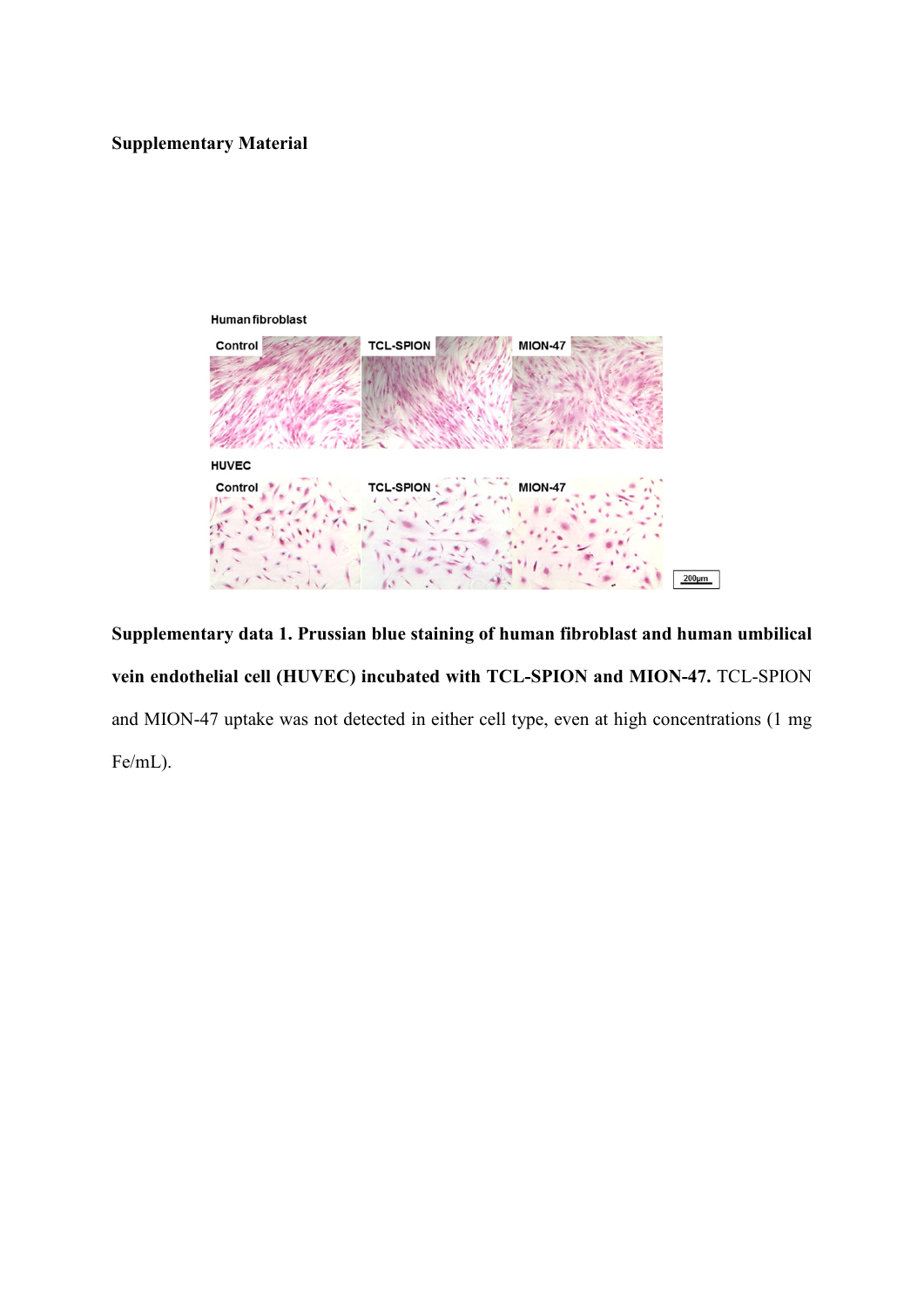

**Supplementary data 2. Analysis of iron oxide uptake in cancer cells and macrophage incubated with TCL-SPION and MION-47.** (A) Human liver cancer cells (Hep G2) were treated with TCL-SPION or MION-47 at concentrations of 10 µg Fe/mL, 100 µg Fe/mL, and 500 µg Fe/mL for 24 hours, and Prussian blue staining was performed. The Hep G2 cells did not take up the nanoparticles. (B, C) Macrophages (RAW264.7) were treated TCL-SPION or MION-47 at a concentration of 50 µg Fe/mL for 2, 6 and 24 hours. Prussian blue staining was performed, and the total cellular iron was measured. All data are presented as the means  $\pm$ standard errors from at least three independent experiments.